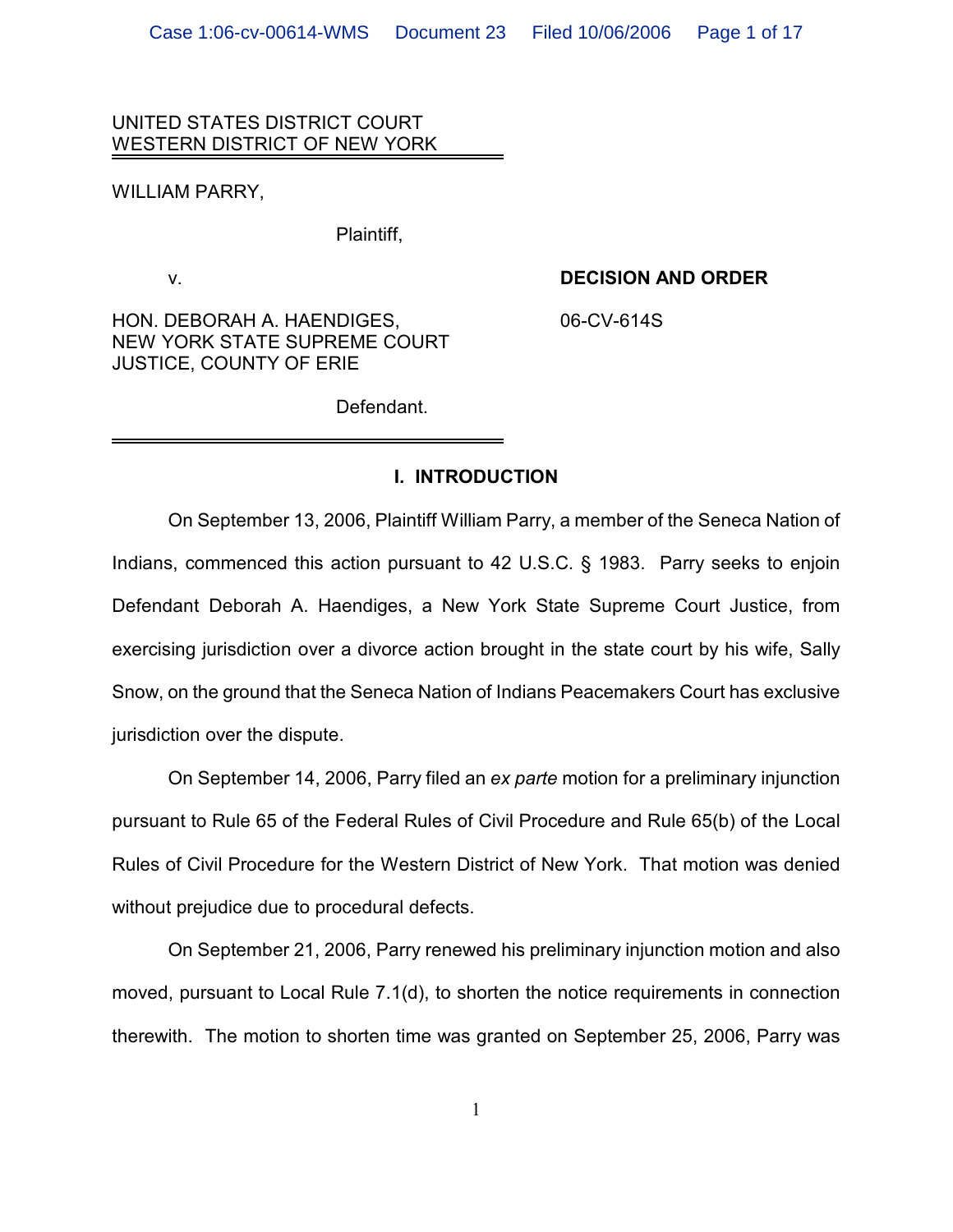directed to serve Haendiges with the preliminary injunction motion no later than 5:00 p.m. on September 26, 2006, Haendiges was given until noon on September 28, 2006 to submit a response, and oral argument on the preliminary injunction motion was heard at 3:00 p.m. on that same date. A few hours prior to oral argument, Sally Snow moved to intervene in this action and her attorney appeared at oral argument.

On October 2, 2006, this Court issued a Text Order (Docket No. 20) denying the motion for preliminary injunction and advising that a written decision would follow setting forth factual findings and legal conclusions in accordance with Rules 52(a) and 65(d) of the Federal Rules of Civil Procedure. Thereafter, on October 4, 2006, Parry's counsel filed a Notice of Voluntary Dismissal without prejudice. Irrespective of that Notice, this Court is obligated to set forth the grounds for its refusal to grant injunctive relief. Having considered the positions of the parties and proposed intervenor Snow, $1$  this Court finds as follows.

### **II. FACTUAL FINDINGS**

William Parry and Sally Snow were married in 1994. Both are members of the Seneca Nation of Indians.

In or about March 2004, Parry commenced an action for divorce in New York State Supreme Court, County of Erie. William F. Parry v. Sally J. Snow, Index No. SF 2004- 900977. Parry stipulated to the appointment of a referee and the assigned justice in that

 $1$  The motion for preliminary injunction includes the Affirmation of Brian M. Melber, Esq., the Affidavit of W illiam Parry with exhibits A through F, a memorandum of law, a proposed order, the Supplemental Affirmation of Scott R. Hapeman, Esq. with exhibit A, and the Supplemental Affirmation of Brian M. Melber with exhibits A through C. Defendant Haendiges filed the Declaration of Peter B. Sullivan, Esq. with exhibits Bates numbered 1-50 and a memorandum of law. Proposed intervenor Snow filed the Declaration of Patrick J. Brown, Esq., who has submitted to this Court, with copies to Plaintiff, a state court order of protection in effect until February 21, 2007. The parties have submitted as exhibits various pleadings, motions and orders filed in both the state and tribal courts. Though not a complete record of all proceedings, the information is sufficient for this Court to make findings as to the sequence of events and the actions of the parties to the underlying dispute.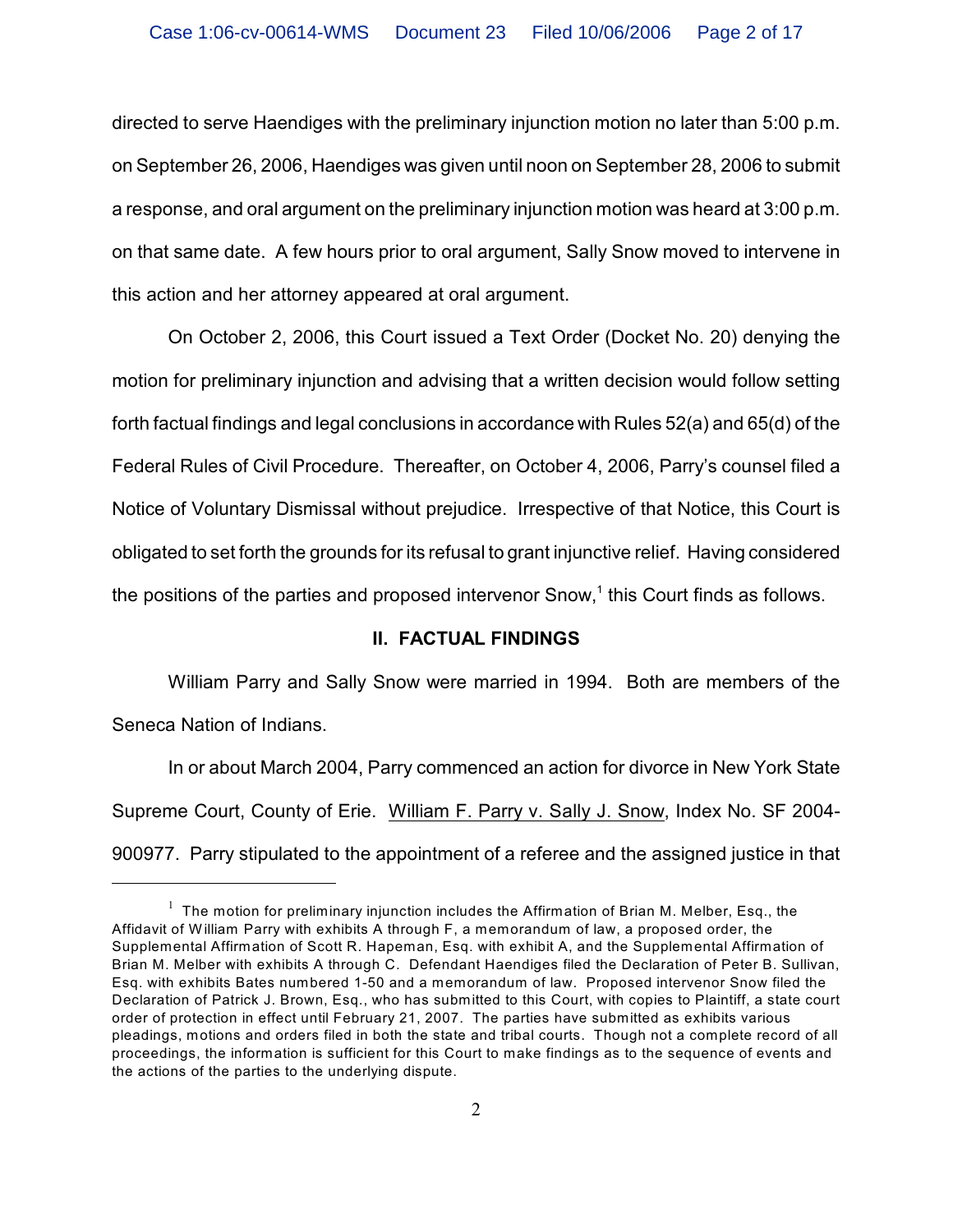case, Hon. John F. O'Donnell, issued a temporary order relative to personal and business properties, a supplemental order relative to same, and an order for an accounting. Parry's divorce action continued for approximately one year, but was discontinued sometime after February 15, 2005. $2$ 

Shortly after Parry discontinued his action, on or about April 28, 2005, Snow commenced an action for divorce against Parry in New York State Supreme Court, Erie County, Sally Snow v. William Parry, Index No. 2005-901066. Parry filed and served a Notice of Appearance and Demand for Complaint on May 26, 2005. On June 24, 2005, Justice O'Donnell, to whom the case was assigned, issued a temporary order awarding to Snow spousal maintenance and the exclusive use of a residence.

On July 5, 2005, Parry and other petitioners sought from the Peacemakers Court an order enjoining and restraining Snow and her children from access to certain residential and business property in which they claimed Snow has no interest. The Peacemakers Court issued a temporary restraining order ("TRO") on July 12, 2005. Snow moved to dismiss the TRO on July 19, 2005 on the ground that the parties had established the New York State Supreme Court as the forum for resolving their marital dispute and orders previously issued by the state court remained in effect; specifically an order of protection and a temporary maintenance order. The Peacemakers Court dismissed the TRO on July 22, 2005 "for **lack of jurisdiction** as there is an Order of Protection filed with the State Court." (Docket No. 14 at 41 (emphasis supplied).)

On August 5, 2005, after dismissal of his Peacemakers Court action, Parry moved

 $2\degree$  The most recent order in SF 2004-900977 is dated February 15, 2005.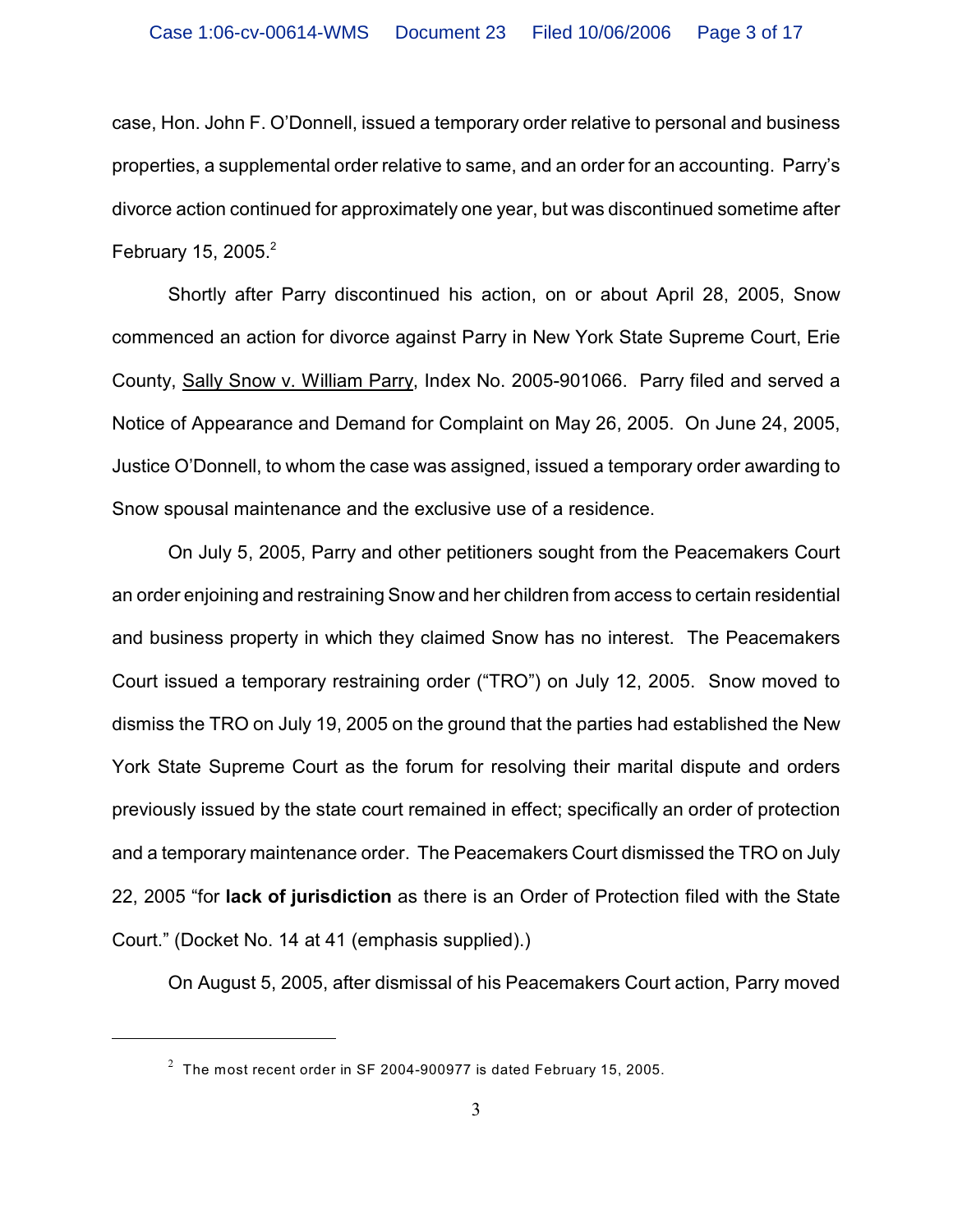to dismiss the state court divorce action on the ground that the Peacemakers Court has exclusive jurisdiction over divorce actions between two members of the Seneca Nation. Justice O'Donnell denied the motion, finding that the state courts and the Peacemakers Court have concurrent jurisdiction, noting that the Peacemakers Court had dismissed Parry's petition, and concluding that because the state court was the first to obtain jurisdiction, the action should remain there.

Parry filed a notice of appeal of the Peacemakers Court's order of dismissal on August 22, 2005, but there is no indication that he ever pursued his appeal. Likewise, Parry filed a notice of appeal of Justice O'Donnell's October 31, 2005 decision and order, but there is no record of that appeal having been perfected.<sup>3</sup>

Snow's action for divorce subsequently was transferred to Justice Haendiges.

On July 10, 2006, Justice Haendiges ordered Parry to show cause, on August 22, 2006, why he should not be held in contempt for failure to pay spousal maintenance as ordered. $^4$  Prior to the scheduled contempt proceeding, on July 26, 2006, Parry sought from the Peacemakers Court a "Permanent Injunction with Temporary Restraining Order" enjoining New York State from exercising jurisdiction over Snow's divorce action. The Peacemakers Court granted an *ex parte* restraining order on August 2, 2006.

On August 29, 2006, Parry commenced an action for divorce in the Peacemakers Court and a Summons and Notice directing Snow to appear on October 4, 2006 at 6:30

 $3$  Peter Sullivan, Esq., the Assistant Attorney General representing Haendiges, declares that he contacted the New York State Appellate Division, Fourth Department, and was informed that the appellate court has no record of this case.

 $<sup>4</sup>$  Counsel for Parry and Snow in this federal court action stated at oral argument that Parry has</sup> made up his arrears and maintenance is no longer at issue.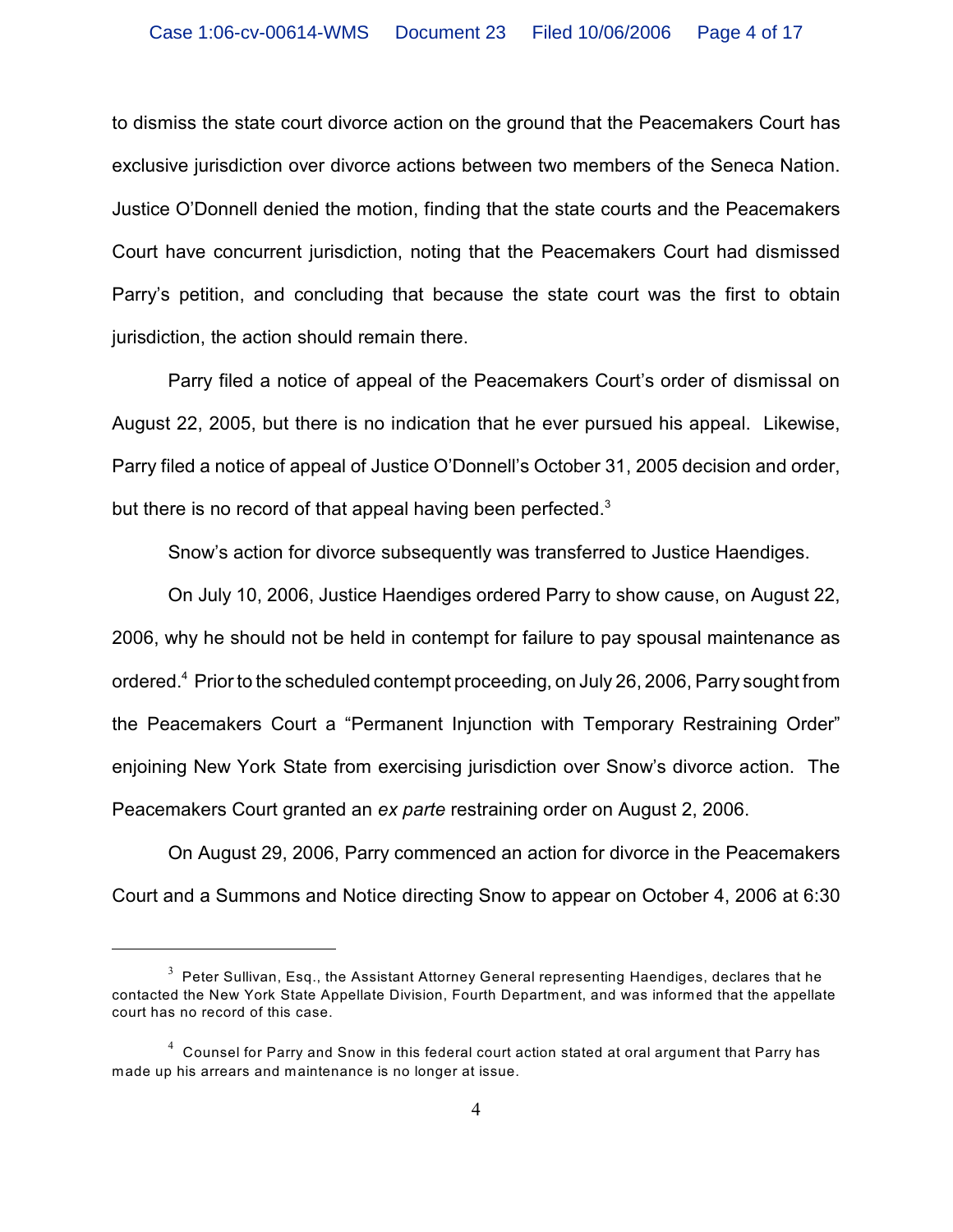p.m. was issued.

 On September 21, 2006, Justice Haendiges issued an order to show cause relating to Parry's purported failure to comply with an Asset Purchase Agreement between Parry and Snow. A return date of October 2, 2006 at 2:00 p.m. was set for that hearing.

### **III. THE FEDERAL COURT ACTION**

Parry commenced this federal court action shortly after filing his action for divorce in the Peacemakers Court. He alleges that jurisdiction exists pursuant to 28 U.S.C. §§ 1331 and 1343 and seeks redress under 42 U.S.C. § 1983 for the deprivation, under color of state law, of the rights and privileges secured to him by the Constitution, laws and treaties of the United States. Parry seeks declaratory and injunctive relief only.

### **A. The Parties' Positions Regarding Preliminary Injunctive Relief.**

In his preliminary injunction motion, Parry seeks to enjoin Haendiges from continuing to assert or exercise jurisdiction over him in Snow's state court divorce action. Parry first contends that the Peacemakers Court has exclusive subject matter jurisdiction over the dissolution of a marriage between two duly enrolled members of the Seneca Nation. Alternatively, he argues that even if the New York State Supreme Court has concurrent jurisdiction with the Peacemakers Court, the principles of comity require that this Court enjoin Haendiges from exercising jurisdiction. Parry claims that he will suffer irreparable harm should he be required to submit to a court with no jurisdiction; and specifically, that further proceedings in the state court will place him at risk of the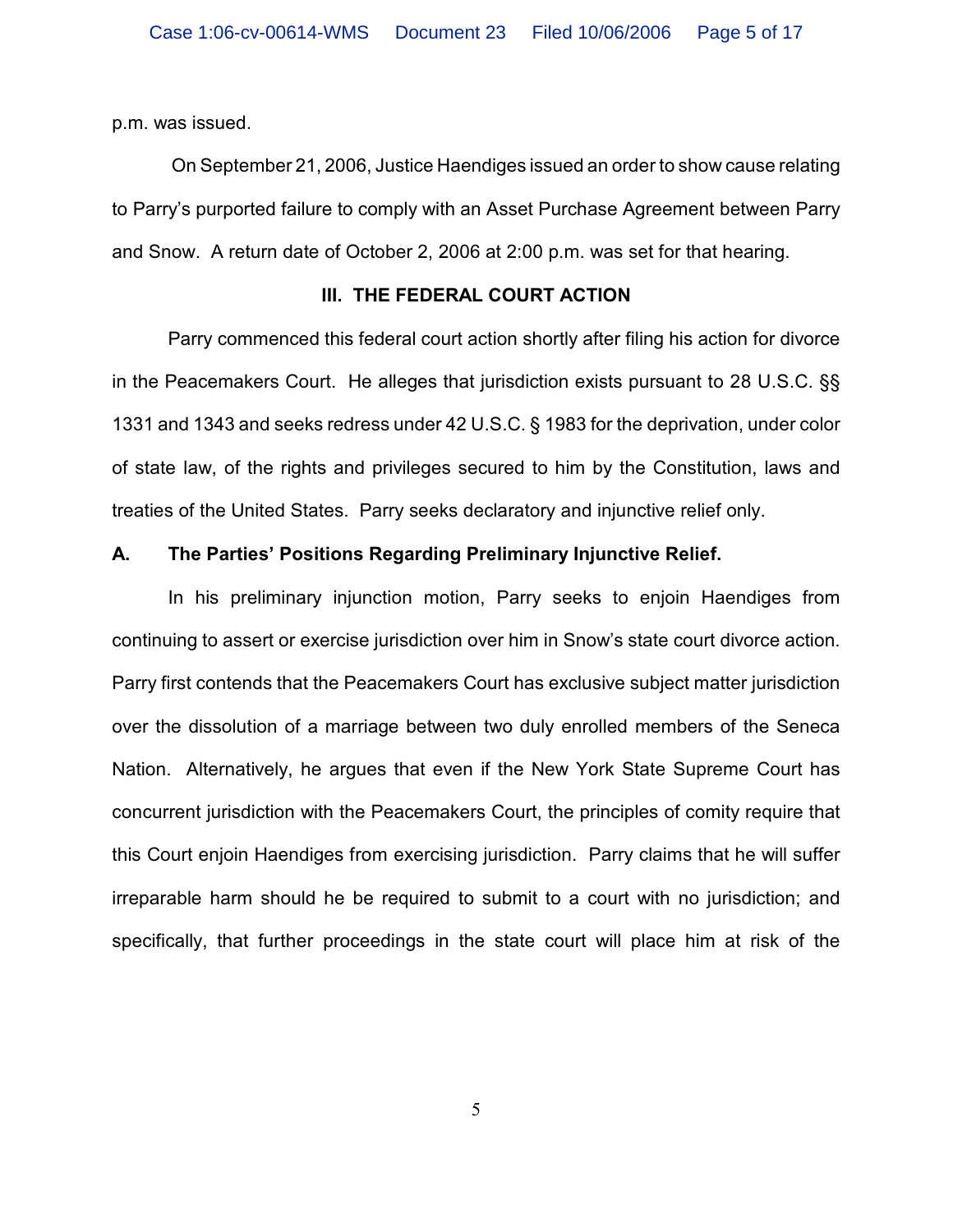immediate loss of his property and even incarceration.<sup>5</sup>

Haendiges' memorandum of law urges that, by operation of federal statute, New York's courts have concurrent jurisdiction over the underlying divorce action and that the principles of comity, under the circumstances presented here, weigh heavily in favor of the continued exercise of state court jurisdiction. Haendiges argues that the state court's proper exercise of jurisdiction does not give rise to any irreparable harm.

#### **B. The Preliminary Injunction Standard.**

The standard in this Circuit for the issuance of a preliminary injunction motion is well-settled. "To obtain a preliminary injunction, the moving party must show, first, irreparable injury, and second, either (a) likelihood of success on the merits, or (b) sufficiently serious questions going to the merits and a balance of hardships decidedly tipped in the movant's favor." Green Party of New York State v. New York State Bd. of Elections, 389 F.3d 411, 418 (2d Cir. 2004). "The showing of irreparable harm is perhaps the single most important prerequisite for the issuance of a preliminary injunction, and the moving party must show that injury is likely before the other requirements for an injunction will be considered." Kamerling v. Massanari, 295 F.3d 206, 214 (2d Cir. 2002) (citations and quotation marks omitted). "To establish irreparable harm, a party seeking preliminary injunctive relief must show that there is a continuing harm which cannot be adequately redressed by final relief on the merits and for which money damages cannot provide adequate compensation. And, irreparable harm must be shown to be actual and imminent,

 $^5\,$  Counsel for Parry and Snow agreed at oral argument that the first order to show cause, relating to spousal maintenance, has been resolved. That order contained a provision for arrest and imprisonment should Parry fail to appear. There is no such language in the second order to show cause. Accordingly, the purported irreparable harm involves loss of property only.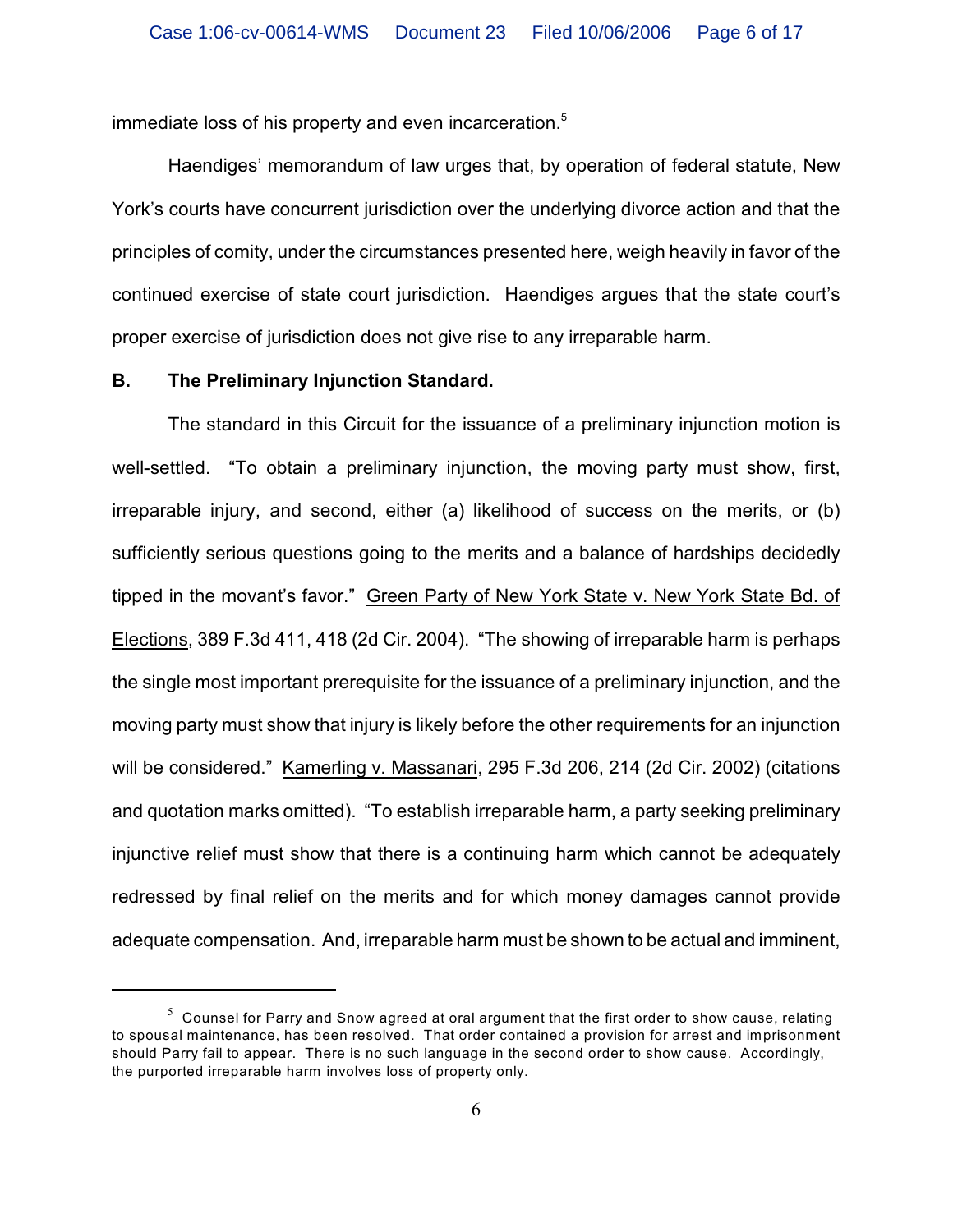not remote or speculative." *Id.*

Here, Parry's claim of irreparable harm—his being wrongfully subjected to the jurisdiction of the state court—is inseparable from the second prong of the analysis, the merits of his jurisdiction arguments.Accordingly, this Court will consider the second prong first.

### **IV. CONCLUSIONS OF LAW**

## **A. The State Courts Have Concurrent Jurisdiction over Private Civil Disputes Between Indians.**

Parry argues that because the parties to the underlying divorce action are both members of the Seneca Nation who resided on the Nation's Cattaraugus Reservation throughout their marriage, and because their divorce involves both the temporary use and final disposition of real property located within the sovereign territory of the Seneca Nation, exclusive subject matter must rest with the Seneca Nation's Peacemakers Court. His factual argument is preceded by citations to United States Supreme Court cases recognizing the rights of Indian tribes to self-government and exclusive jurisdiction over their internal affairs. *See, e.g.*, Fisher v. District County Court, 424 U.S. 382, 96 S. Ct. 943, 47 L. Ed. 2d 106 (1976). Parry does not reference or acknowledge the existence of any federal or state statutes governing this issue.

Haendiges contends that 25 U.S.C.  $\S 233^6$  expressly confers jurisdiction on the New

 $6$  Section 233, entitled "Jurisdiction of New York State courts in civil actions" provides, in its entirety, that:

**The courts of the State of New York under the laws of such State shall have jurisdiction in civil actions and proceedings between Indians or between one or more Indians and any other person or persons to the same extent as the courts of the State shall have jurisdiction in other civil actions and proceedings, as now or hereafter defined by the laws of the State**: *Provided*, That the governing body of any recognized tribe of Indians in the State of New York shall have the right to declare, by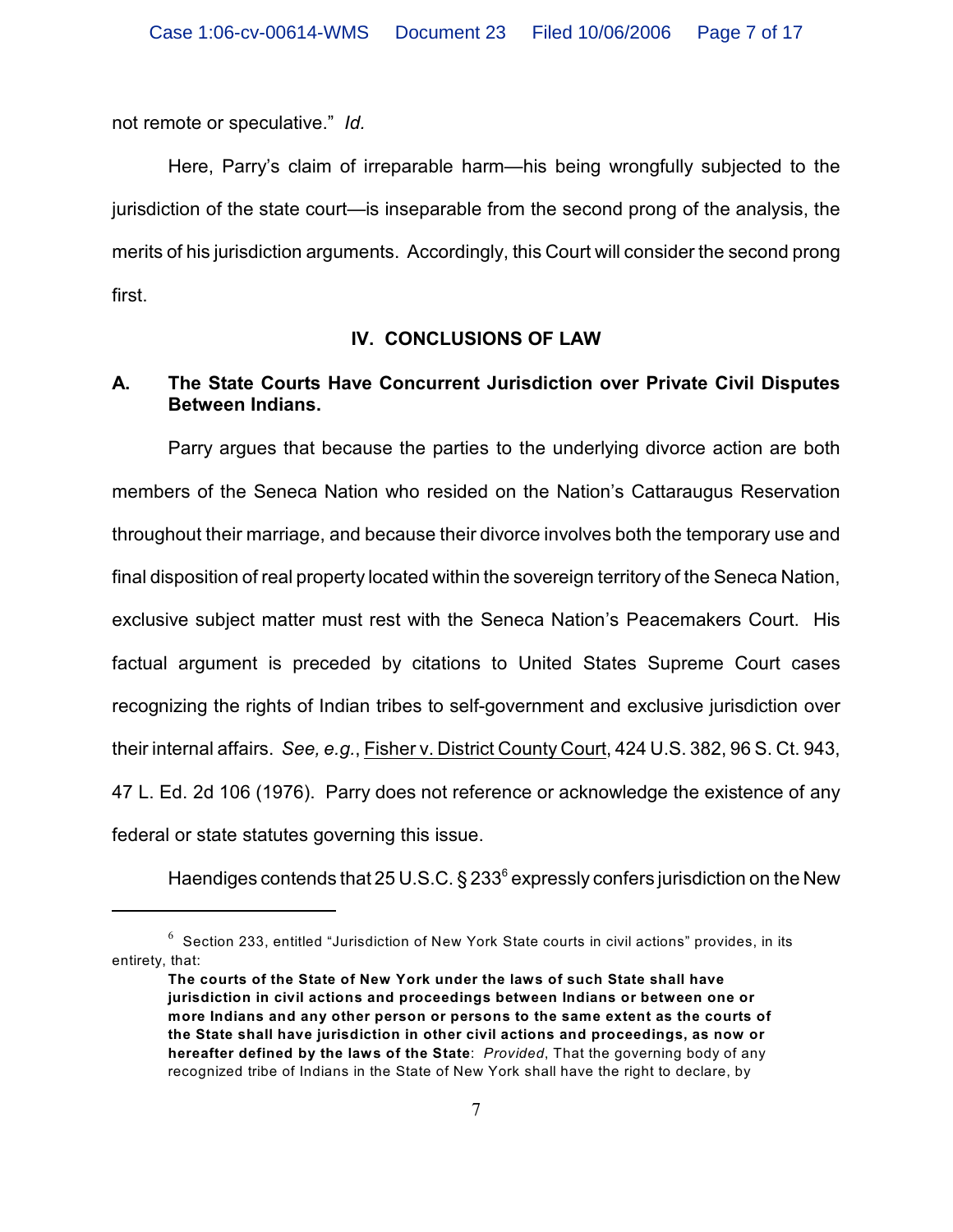York State courts and that it applies exactly to the present situation. Thus, according to Haendiges, concurrent jurisdiction exists. This Court agrees that the underlying state court divorce action is subject to the concurrent jurisdiction of the State and Peacemakers courts for the reasons stated below.

This District has had occasion to review the limitations on state court jurisdiction under § 233 in Bowen v. Doyle, 880 F. Supp. 99 (W.D.N.Y. 1995) (Arcara, R., Chief Judge), *aff'd*, 230 F.3d 525 (2d Cir. 2000). In Bowen, thirteen members of the Seneca Nation brought a state court action against the Nation's newly elected President alleging that he had engaged in numerous acts outside the scope of his authority including, among other things, the attempted removal of certain tribal Councillors and termination of various tribal government employees. *Id*. at 107. In a thorough and well-reasoned decision, Chief Judge Arcara reviewed the Seneca Nation's rights under the Treaty of 1794, the right to

appropriate enactment prior to September 13, 1952, those tribal laws and customs which they desire to preserve, which, on certification to the Secretary of the Interior by the governing body of such tribe shall be published in the Federal Register and thereafter shall govern in all civil cases involving reservation Indians when the subject matter of such tribal laws and customs is involved or at issue, but nothin herein contained shall be construed to prevent such courts from recognizing and giving effect to any tribal law or custom which may be proven to the satisfaction of such courts: *Provided further***, That nothing herein contained shall be construed as subjecting the lands within any Indian reservation in the State of New York to taxation for State or local purposes, nor as subjecting any such lands, or any Federal or State annuity in favor of Indians or Indian tribes, to execution on any judgment rendered in the State courts, except in the enforcement of a judgment in a suit by one tribal member against another in the matter of the use or possession of land**: *And provided further*, That nothing herein contained shall be construed as authorizing the alienation from any Indian nation, tribe, or band of Indians of any lands within any Indian reservation in the State of New York: *Provided further*, That nothing herein contained shall be construed as conferring jurisdiction on the courts of the State of New York or making applicable the laws of the State of New York in civil actions involving Indian lands or claims with respect thereto which relate to transactions or events transpiring prior to September 13, 1952.

<sup>(</sup>emphasis added to the provisions on which Haendiges relies).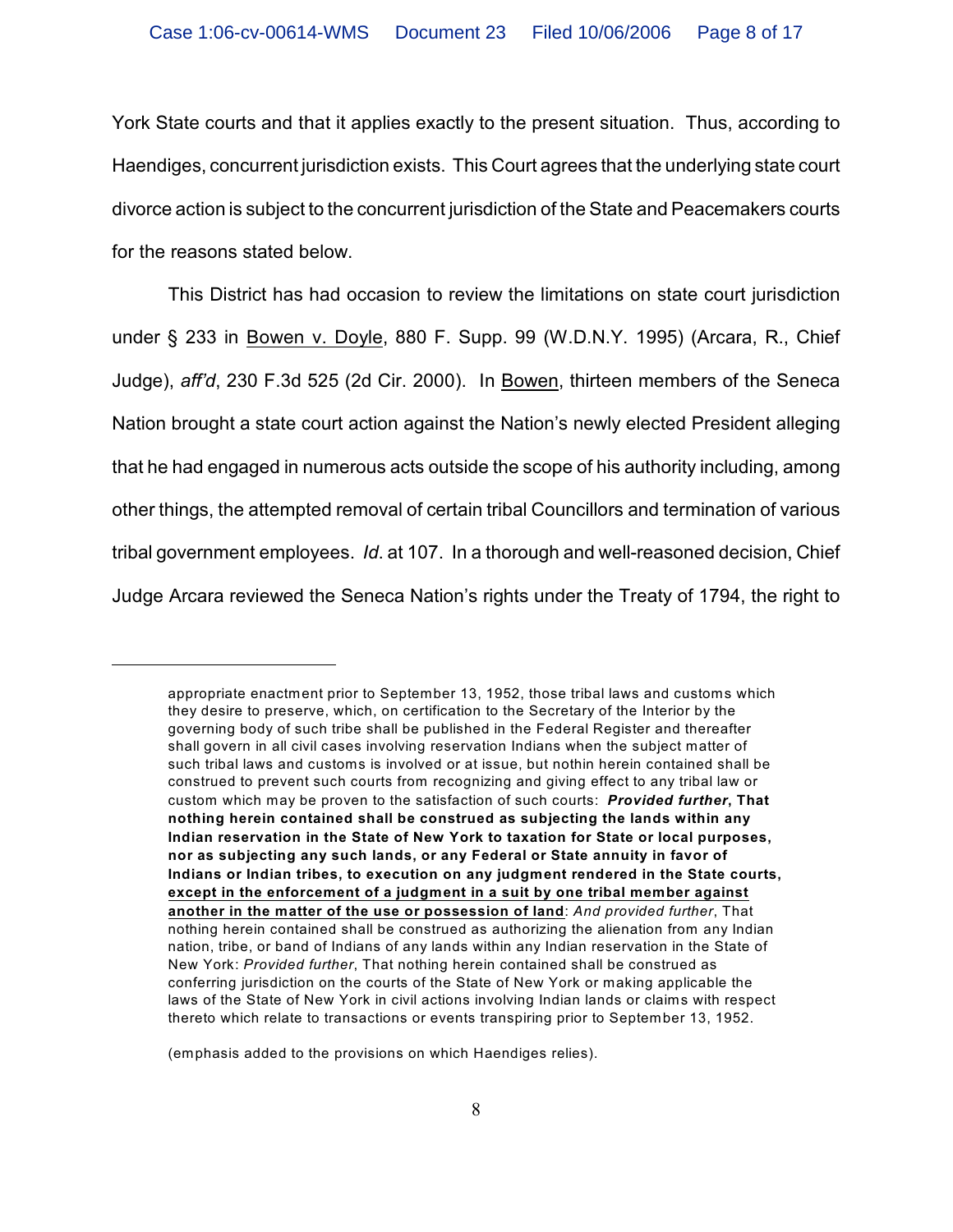tribal self-government repeatedly affirmed by the United States Supreme Court for more than a century, and the parameters of § 233 as informed by Bryan v. Itasca County,<sup>7</sup> 426 U.S. 373, 96 S. Ct. 2102, 48 L. Ed. 2d 710 (1976). *Id*. at 112-123. Following his extensive analysis, Chief Judge Arcara held that "Congress only intended to grant State Courts jurisdiction over private civil litigation between Indians and between Indians and non-Indians" and "§ 233 does not authorize courts of the State of New York to become embroiled in internal political disputes amongst officials of the Nation's government." *Id.* at 122 and 118.

Unlike the controversy in Bowen, which directly implicated the Nation's right to selfgovernment and jurisdiction over its internal affairs, the divorce action at issue here is precisely the type of private civil litigation between Indians that Chief Judge Arcara indicated is authorized by § 233. *Id.* at 122; *see also*, Bryan, 426 U.S. at 384 n.10 (a fair reading of [the statute] suggests that civil actions are those which have to do with private rights and status such as "contract, tort, marriage, divorce, insanity, descent, etc., but would not include laws declaring or implementing the states' sovereign powers, such as the power to tax, grant franchises, etc.") (citation and quotation marks omitted); People v. Anderson, 137 A.D.2d 259, 270  $(4<sup>th</sup>$  Dep't 1988) (private civil claims by Indians against Indians are within the contemplation of 25 U.S.C. § 233).

<sup>&</sup>lt;sup>7</sup> In Bryan, the Supreme Court held that 28 U.S.C. § 1360 (P.L. 280), entitled "State civil jurisdiction in actions to which Indians are parties," grants state courts jurisdiction over private civil litigation involving reservation Indians, but does not grant to the States the power to exert general regulatory authority, such as taxing authority, over Indian reservations. *Id.* at 385. The provisions of Public Law 280 (applicable to six W estern states) and § 233 (applicable to New York State only) are similar, and courts in this Circuit have read § 233 in a manner consistent with P.L. 280, as informed by Bryan. Bowen, 880 F. Supp. at 119 (citing United States v. Burns, 725 F. Supp. 116, 125 (N.D.N.Y. 1989)).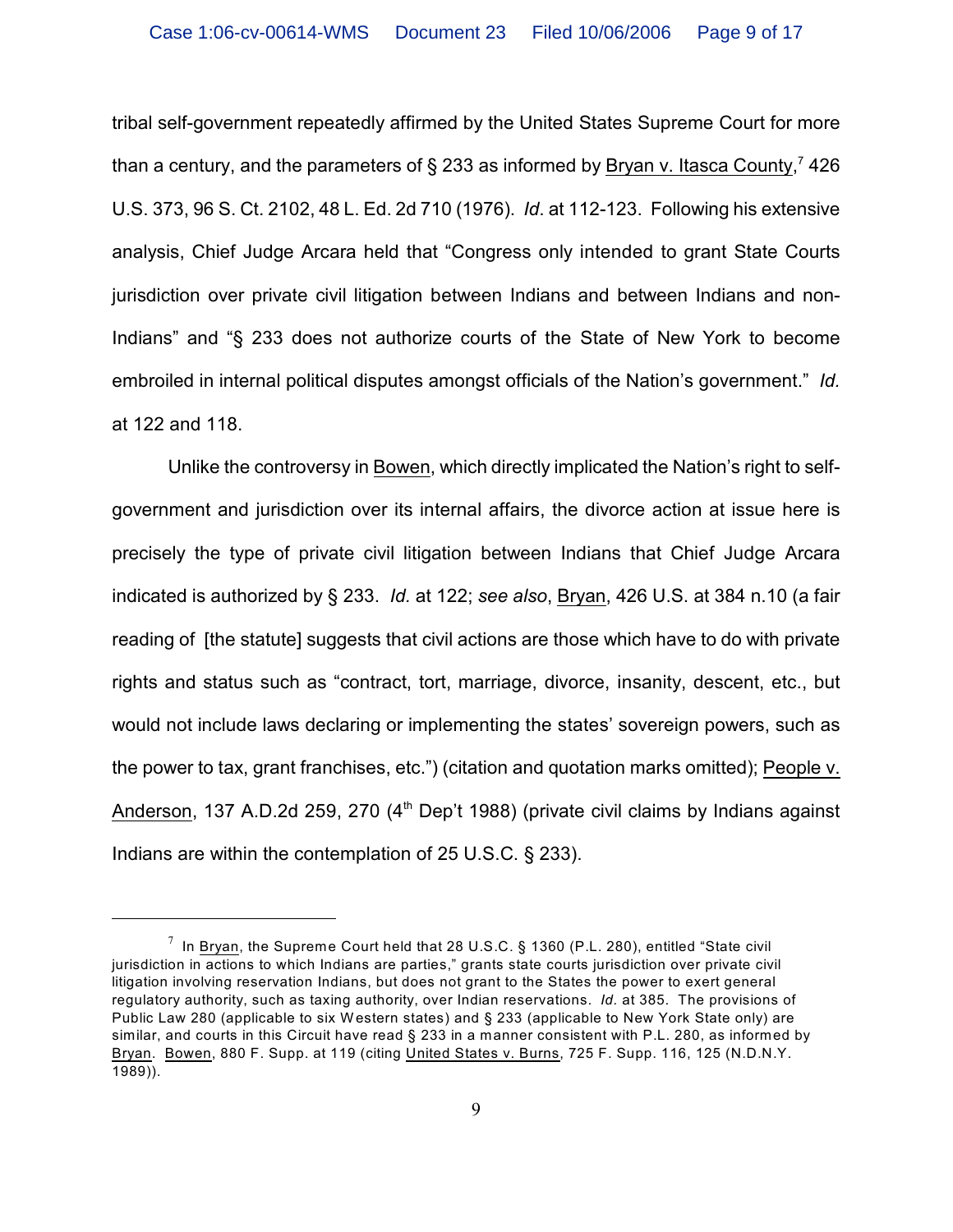Indeed, this District noted very recently that the "critical issues of tribal governance at stake in Bowen" simply are not present in a state court divorce action against a Seneca Nation member. Van Aernam v. Nenno, 06-CV-0053C(F), 2006 U.S. Dist. LEXIS 38402, at \*16 (W.D.N.Y. June 9, 2006) (Curtin, J.). In Van Aernam, Judge Curtin was not asked to expressly consider the applicability of § 233 to divorce actions because, in that case, the Indian plaintiff and the State defendant agreed that the State and Peacemakers Courts have concurrent jurisdiction over domestic relations issues.<sup>8</sup> This Court now expressly finds that the plain language of § 233 and this District's prior analysis in Bowen compel the conclusion that a divorce action falls within the statute's grant of civil jurisdiction to the New York State courts.

This Court also rejects Parry's contention that the Nation's sovereignty is somehow implicated in this private dispute because the divorce action will result in the distribution of real property within the boundaries of the Cattaraugus reservation. The title to or use of real property will rest with a Seneca Nation member regardless of how the dispute between these two Nation members is resolved, and Parry has not identified any possible outcome that would circumscribe the Nation's sovereign functions. Moreover, the State's jurisdiction over such a property distribution is implicit in § 233, where the statute expressly grants the state courts jurisdiction to enforce judgments relating to the possession or use of land in

 $^8\,$  Parry seeks to distinguish his case from <u>Van Aernam</u> on the ground that his divorce action involves two Seneca Nation members, whereas Van Aernam involved a marriage between an Indian and a non-Indian. According to Parry, concurrent jurisdiction may exist in the latter case, but the Peacemakers Court has exclusive jurisdiction over disputes between two of its members, both residing on reservation land. Parry provides no support for this proposition, which is contrary to the plain language of both 25 U.S.C. § 233 and N.Y. INDIAN LAW § 5, which provides that: "Any action or special proceeding between Indians or between one or more Indians and any other person or persons may be prosecuted and enforced in any court of the state to the same extent as provided by law for other actions and special proceedings."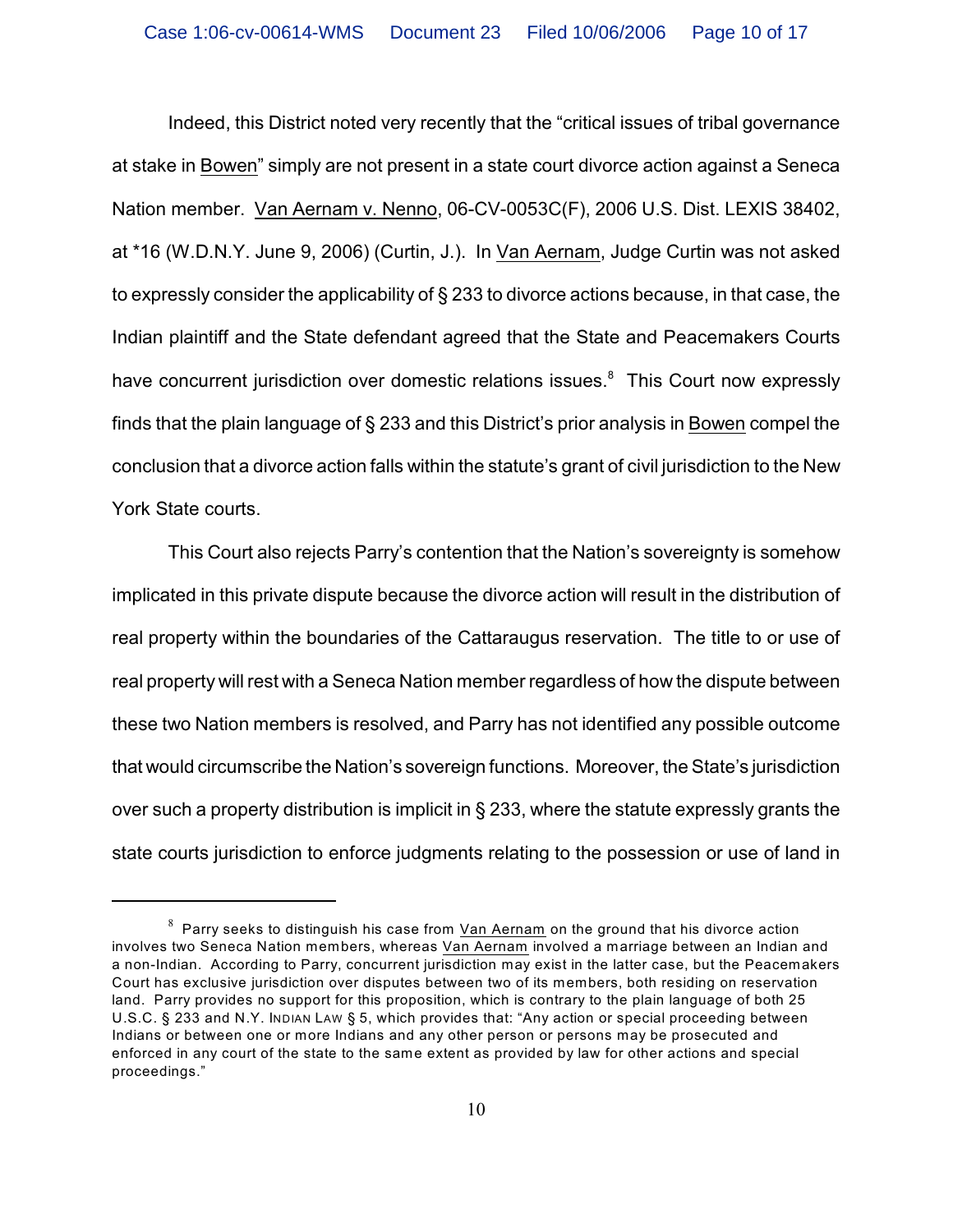suits by one tribal member against another.

The fact that the State's jurisdiction over the underlying dispute is concurrent, rather than exclusive, is evident from a reading of N.Y. INDIAN LAW § 46, which provides that the Peacemakers Court of the Cattaraugus reservation has jurisdiction to grant divorces between individual Indians residing on the reservation. Moreover, N.Y. INDIAN LAW § 5 employs the permissive "*may* be prosecuted and enforced in any court of the state," not the mandatory *shall*. As New York's appellate courts have noted, this permissive language suggests that Indians have access to either State or tribal forums for resolution of their disputes. In other words, the doors of the state courts are open to Indians, should they choose to use them. Seneca v. Seneca, 293 A.D.2d 56, 59  $(4<sup>th</sup>$  Dep't 2002) (citing Matter of Jimerson v. Halftown Estate, 22 A.D.2d 417, 419 (3d Dep't 1965)).

Having concluded that the state court has concurrent jurisdiction over the underlying divorce action, this Court finds that Parry is unlikely to succeed on the merits to the extent that his request for injunctive relief rests on the proposition that the Peacemakers Court has exclusive jurisdiction. This does not end the Court's inquiry, however, as Parry alternatively argues that he is likely to succeed on the merits under the principles of comity.

### **B. The Balance of Equities Weighs in Favor of the State Court Retaining Jurisdiction.**

Parry contends that if concurrent jurisdiction exists, principles of comity require a finding that jurisdiction properly lies with the Peacemakers Court. Parry urges this Court to apply the factors set forth in Teague v. Bad River Band of Lake Superior Tribe of Chippewa Indians, 265 Wis.2d 64 (2003), the same analysis Judge Curtin applied in Van Aernam. Applying those factors, this Court finds that the equities in this case weigh in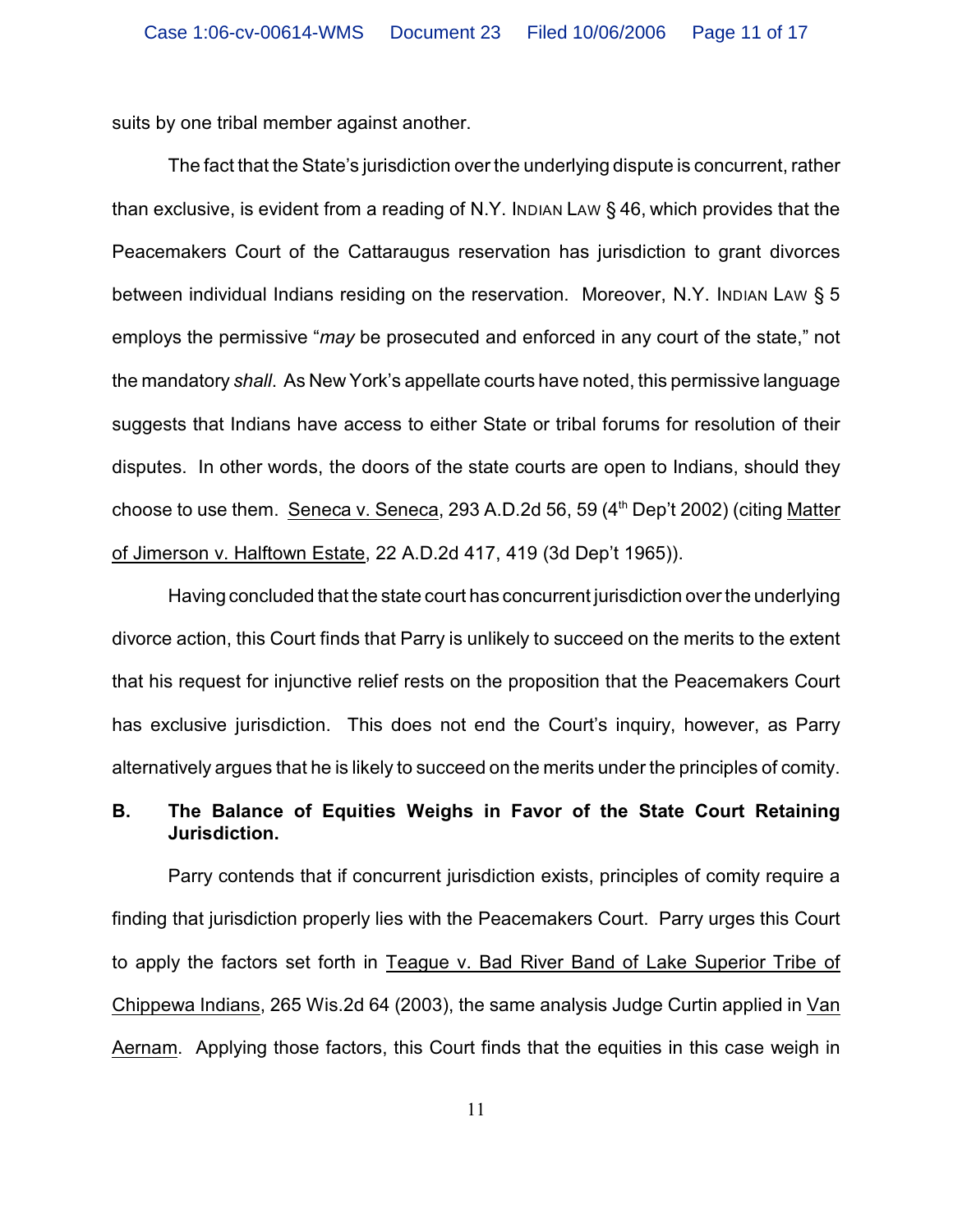favor of the state court's continued exercise of jurisdiction.

The Teague court listed thirteen factors to be applied, according to appropriate weight on a case-by-case basis, to help determine, "in the spirit of cooperation, not competition," whether the state or the tribal court should exercise jurisdiction over the dispute. Van Aernam, 2006 U.S. Dist. LEXIS 38402 at \*24-25. Each is discussed below.

#### **1. Where the Action was First Filed**

Not only was the Parry/Snow divorce action first filed in state court, it was Parry, who now wishes to divest the state court of jurisdiction, who commenced the first state court action in March 2004. Parry actively litigated his action for approximately one year before discontinuing it. Thereafter, in April 2005, Snow commenced her state court divorce action against Parry and this is the action that remains pending. Parry entered an appearance and made a demand for a complaint in that action. It was only after the state court issued a temporary order for spousal maintenance that Parry sought to invoke the jurisdiction of the Peacemakers Court by petitioning for a restraining order. The Peacemakers Court ultimately declined to exercise jurisdiction based on the pendency of the state court action and dismissed Parry's petition. Parry could have appealed that dismissal, but apparently did not. After his unsuccessful attempt to establish jurisdiction in the Peacemakers Court, Parry moved to dismiss Snow's state court action for lack of jurisdiction, which motion was denied. Parry could have appealed that decision, but apparently did not. Snow's action continued in state court for another ten months before Parry filed an action for divorce in the Peacemakers Court. An initial appearance before the Peacemakers Court was scheduled for October 4, 2006.

At the outset, Parry selected the state court as his preferred forum. The state court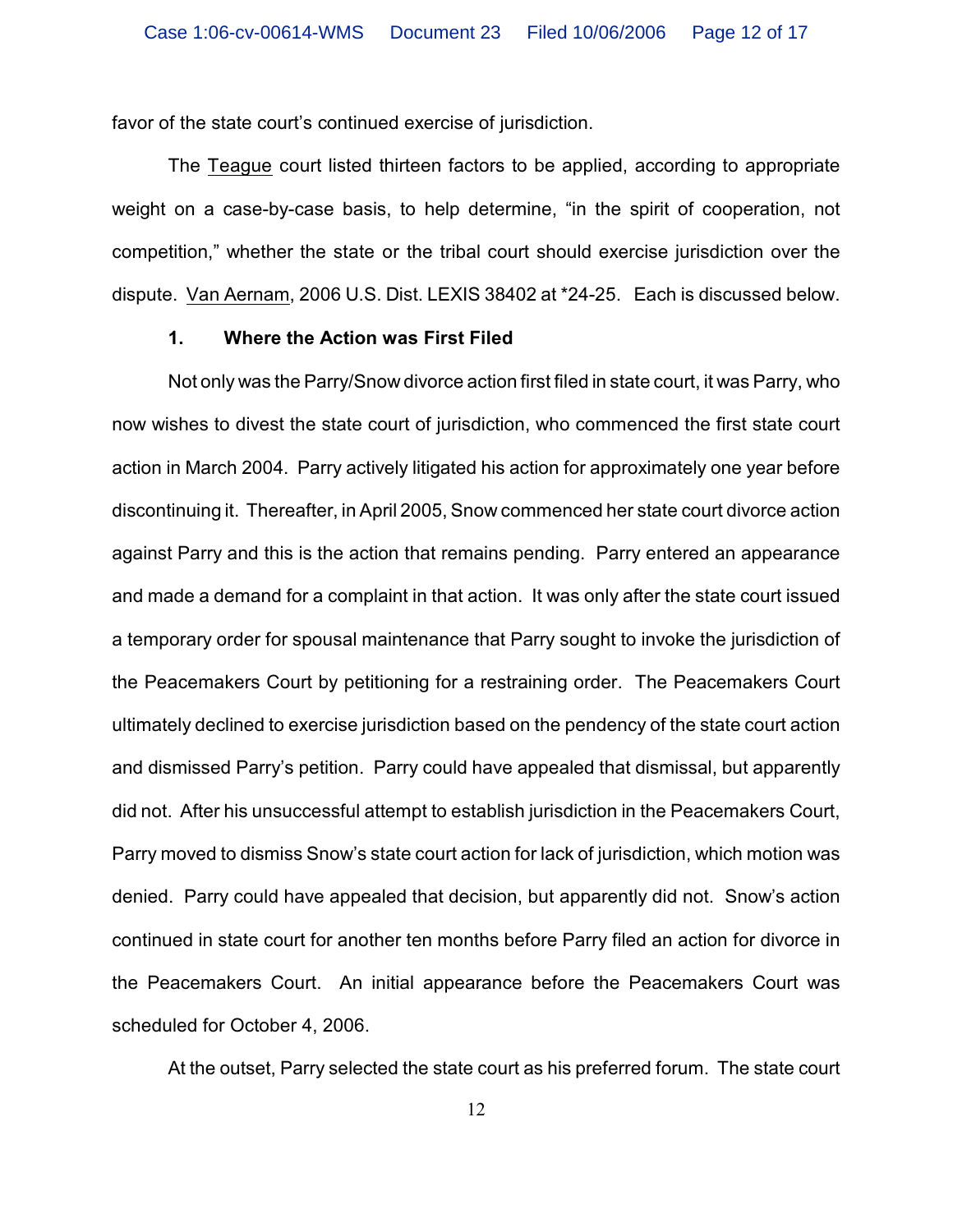has exercised sole jurisdiction over the Parry/Snow divorce proceedings for more than two and one-half years, during the course of which the Peacemakers Court expressly held that it lacked jurisdiction. These circumstances weigh heavily in favor of the state court's retaining jurisdiction over Snow's divorce action.

### **2. The Parties' and Courts' Expenditures of Time and Resources in Each Court**

Through the course of Parry's and Snow's respective state court actions, the state court has issued temporary orders relative to personal and business properties, a temporary award of support, orders of protection, and a decision on jurisdiction. In addition, almost two years ago, the state court appointed an independent referee and then subsequently authorized retention of an accountant to evaluate the marital assets. It is evident that both Parry and Snow have expended considerable time and resources in state court. In contrast, both parties spent minimal time in the Peacemakers Court prior to its determination that it lacked jurisdiction. Parry's recent overtures to the Peacemakers Court also appear to have involved minimal time and resources to date. Thus, this factor also weighs in favor of the state court retaining jurisdiction.

#### **3. The Relative Burden on the Parties'**

No court has entered a final judgment here and this matter will require further litigation in either forum. The record contains no information from which this Court can assess the relative costs and procedural burdens of litigation in the respective courts. Nevertheless, the fact that the state court has appointed and received recommendations from a referee, directed the production of discovery relative to an evaluation of assets and issued several temporary orders clearly suggests that the state court is in a position to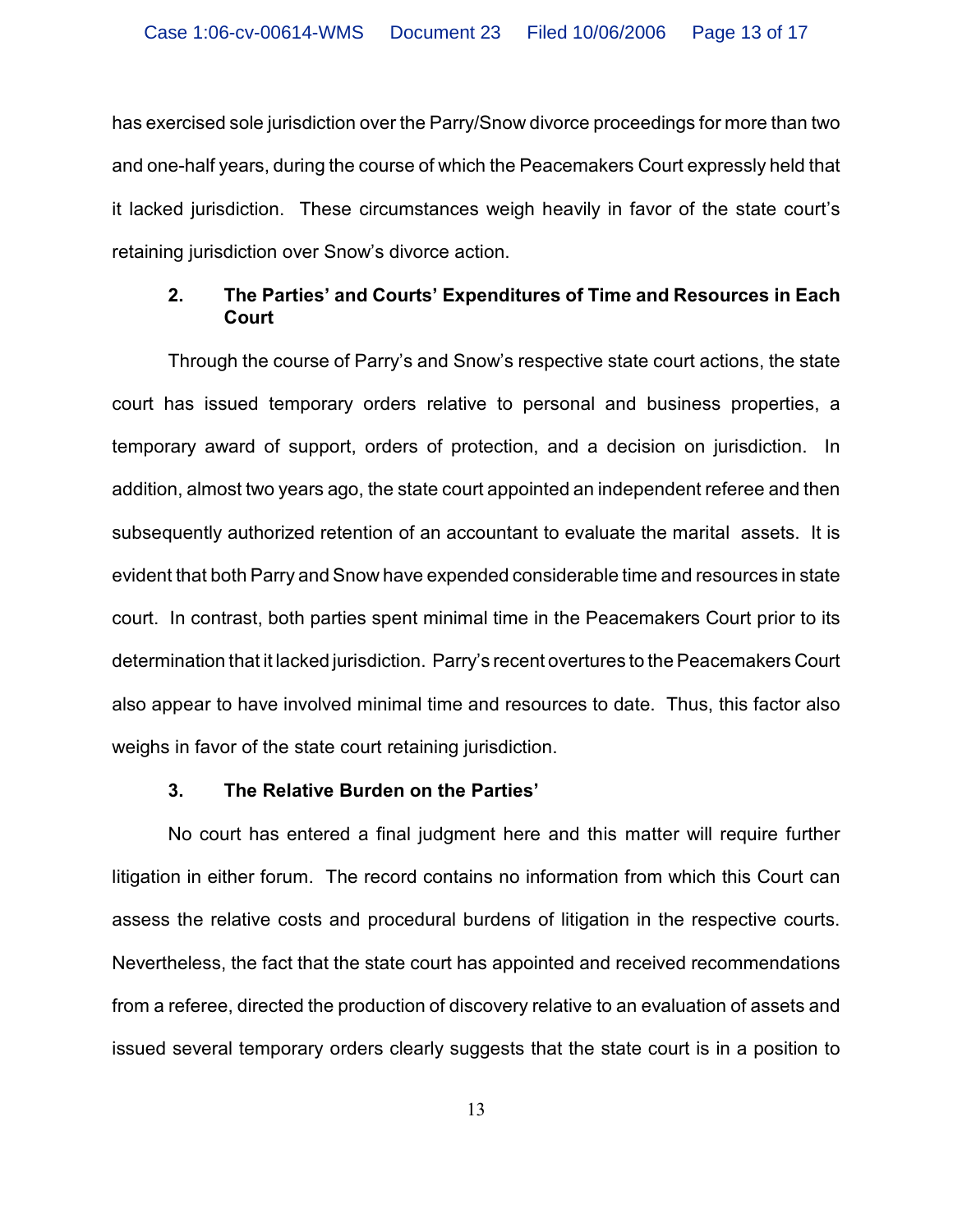decide the matter more expeditiously than the Peacemakers Court, even assuming that court is inclined to reverse its previous determination on jurisdiction. Accordingly, this factor weighs in favor of the state court.

### **4. Implication of Tribal Sovereignty**

The underlying divorce action affects the interests of the private parties, but does not implicate the sovereignty of the Seneca Nation. This conclusion is consistent with the analysis of 25 U.S.C. § 233 above, and is further buttressed by the Peacemakers Court's determination that it lacks jurisdiction here. This Court finds it inconceivable that the tribal court would reach such a conclusion if there were the slightest indication that a state court adjudication would diminish the Nation's right to self-government and control over its internal affairs.

The circumstances of this case are readily distinguished from Van Aernam. There, the case was first brought in the Peacemaker's Court, the tribal court already had brought the matter to final judgment, and the Seneca Nation intervened in the federal court action and articulated a strong interest in preserving its tribal authority over matters involving the activities of non-Indians (the wife) on reservation land. 2006 U.S. Dist. LEXIS 38402 at \*27-30.

Absent any apparent considerations of tribal sovereignty here, this factor weighs in favor of the state court retaining jurisdiction.

### **5. Application/Interpretation of Tribal Law or State Law**

Pursuant to N.Y. Inplan Law § 3, "[t]he laws of the state relating to  $\dots$  divorce, are applicable to Indians . . . ." Because this divorce action requires the application and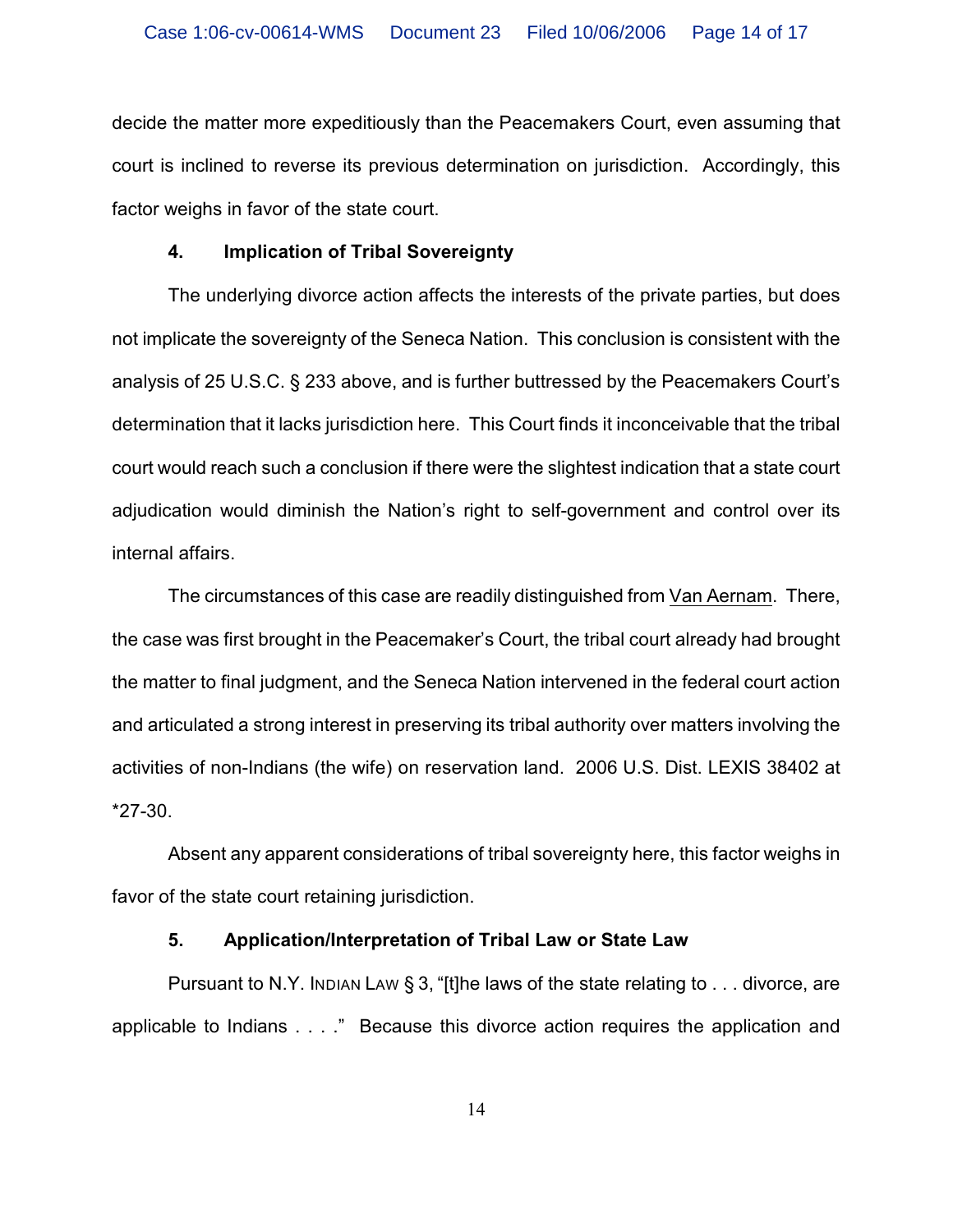interpretation of state law, this factor weighs in favor of the state court retaining jurisdiction.

# **6. Whether the Case Involves Traditional or Cultural Matters of the Tribe**

While the underlying case involves two members of the Seneca Nation, Parry has not identified any tribal traditional or cultural matters that are implicated by a divorce action. On balance, this Court finds that this factor is neutral.

## **7. Location of the Material Events**

There is no dispute that the parties resided throughout their marriage on the Cattaraugus reservation and that some or all of the marital property at issue is located on tribal land. Therefore, this factor favors the jurisdiction of a tribal court.

# **8. Relative Institutional or Administrative Interests of Each Court**

As already discussed above, conservation of judicial, institutional and administrative resources would best be served by allowing the state court, which has exercised sole jurisdiction over this matter for two and one-half years, to retain jurisdiction.

# **9. Tribal Membership Status of the Parties**

Both Parry and Snow are Seneca Nation members and this factor weighs in favor of the tribal court.

# **10. Contractual Choice of Forum**

This factor does not appear to be relevant here.

# **11. Contractual Choice of Law**

This factor does not appear to be relevant here.

# **12. Determination of Jurisdiction**

As discussed above, the State and Peacemakers' Courts have concurrent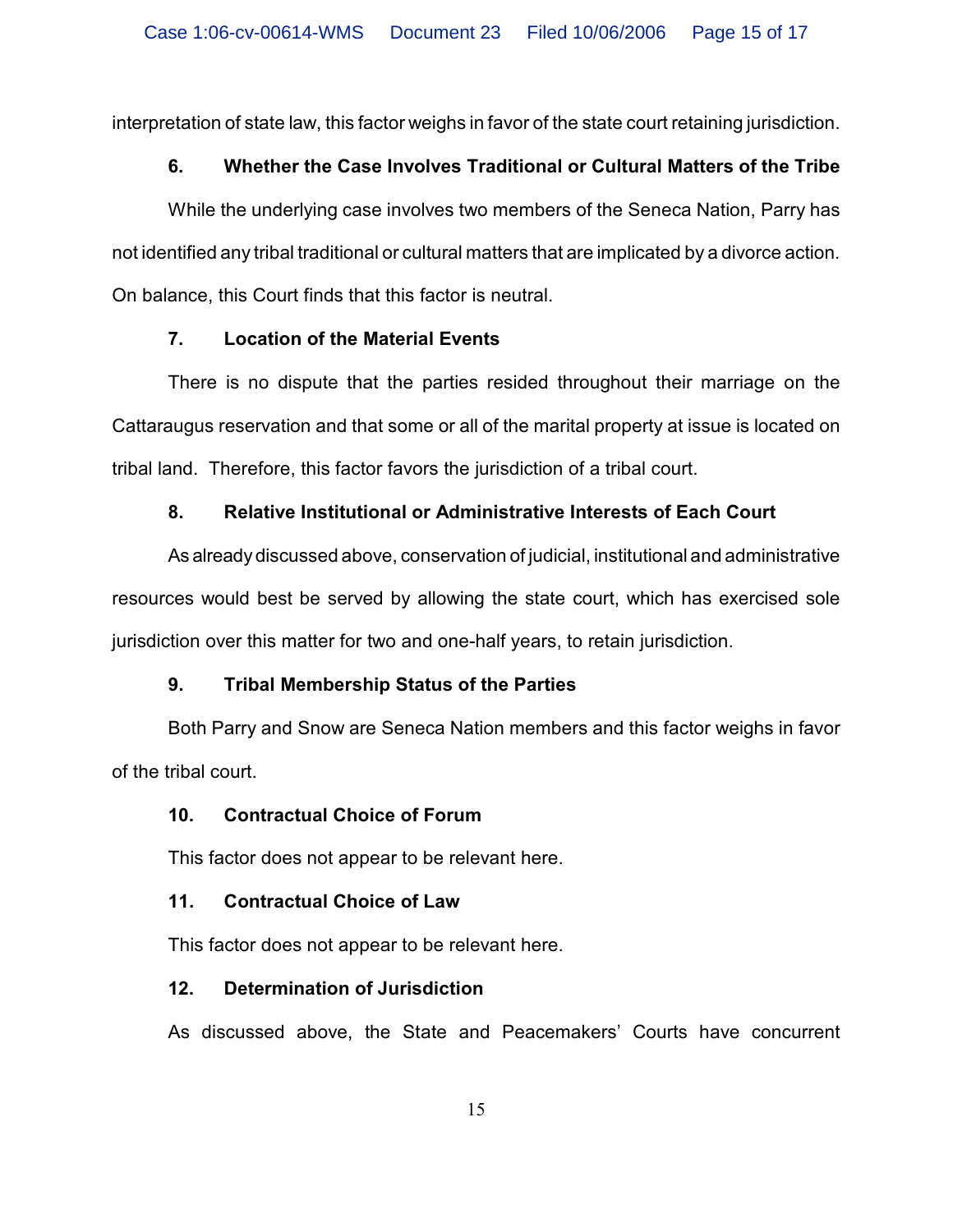jurisdiction to hear divorce actions between tribe members. However, the state court has exercised sole jurisdiction for two and one-half years, while the Peacemakers' Court, when presented with a challenge to its jurisdiction, decided that under the circumstances presented, jurisdiction was lacking. This factor weighs in favor of the state court retaining jurisdiction.

#### **13. Conflicting Judgments**

No court has issued a final judgment of divorce and this factor is, therefore, neutral.

This Court finds that the balance of equities and considerations of comity in the unique circumstances presented here favor a conclusion that the state court is the appropriate forum for adjudication of the Parry/Snow divorce action. While this Court is not unmindful of the deference and support for tribal courts generally expressed in federal caselaw, the circumstances here are anything but ordinary. Here, Plaintiff Parry was free to select his forum and freely chose the state courts in the first instance. Principles of comity must be balanced with the judiciary's long-standing disapproval of forum shopping. This is particularly so where this private dispute between Indians does not implicate the Seneca Nation's sovereignty.

At this juncture, this Court concludes that Parry is not likely to succeed on the merits to the extent his claim for injunctive relief rests on a balancing of equities.

### **C. Parry has not Identified any Irreparable Harm.**

Parry claims that he is at risk of the immediate loss of his property in the State court action. This concern is insufficient to show irreparable harm where it is simply one possible outcome of an adjudication by a court that is properly exercising its jurisdiction. An